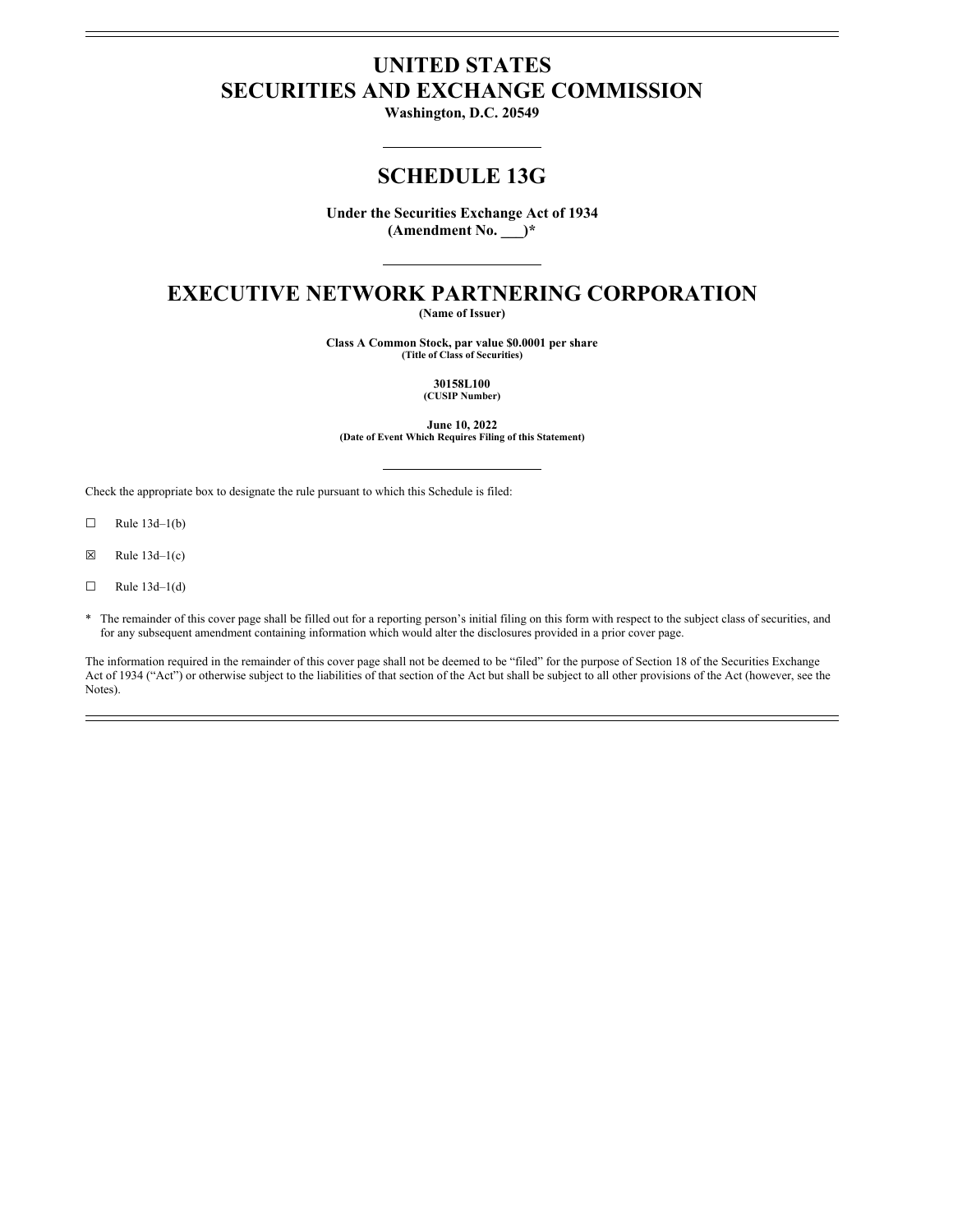| (1)  | Names of reporting persons                                                          |                                                                     |                                                              |  |  |  |  |  |
|------|-------------------------------------------------------------------------------------|---------------------------------------------------------------------|--------------------------------------------------------------|--|--|--|--|--|
|      |                                                                                     | Sculptor Capital LP                                                 |                                                              |  |  |  |  |  |
| (2)  |                                                                                     | Check the appropriate box if a member of a group (see instructions) |                                                              |  |  |  |  |  |
|      | (a) $\Box$                                                                          | $(b) \times$                                                        |                                                              |  |  |  |  |  |
| (3)  | SEC use only                                                                        |                                                                     |                                                              |  |  |  |  |  |
| (4)  |                                                                                     |                                                                     | Citizenship or place of organization                         |  |  |  |  |  |
|      | Delaware                                                                            |                                                                     |                                                              |  |  |  |  |  |
|      |                                                                                     | (5)                                                                 | Sole voting power                                            |  |  |  |  |  |
|      | Number of                                                                           |                                                                     | $\mathbf{0}$                                                 |  |  |  |  |  |
|      | shares                                                                              | (6)                                                                 | Shared voting power                                          |  |  |  |  |  |
|      | beneficially<br>owned by                                                            |                                                                     | 2,717,964                                                    |  |  |  |  |  |
|      | each<br>reporting                                                                   | (7)                                                                 | Sole dispositive power                                       |  |  |  |  |  |
|      | person<br>with:                                                                     |                                                                     | $\mathbf{0}$                                                 |  |  |  |  |  |
|      |                                                                                     | (8)                                                                 | Shared dispositive power                                     |  |  |  |  |  |
|      |                                                                                     |                                                                     | 2,717,964                                                    |  |  |  |  |  |
| (9)  |                                                                                     |                                                                     | Aggregate amount beneficially owned by each reporting person |  |  |  |  |  |
|      | 2,717,964                                                                           |                                                                     |                                                              |  |  |  |  |  |
| (10) | Check if the aggregate amount in Row (9) excludes certain shares (see instructions) |                                                                     |                                                              |  |  |  |  |  |
| (11) | Percent of class represented by amount in Row (9)                                   |                                                                     |                                                              |  |  |  |  |  |
|      | 6.47%                                                                               |                                                                     |                                                              |  |  |  |  |  |
| (12) |                                                                                     |                                                                     | Type of reporting person (see instructions)                  |  |  |  |  |  |
|      | IA                                                                                  |                                                                     |                                                              |  |  |  |  |  |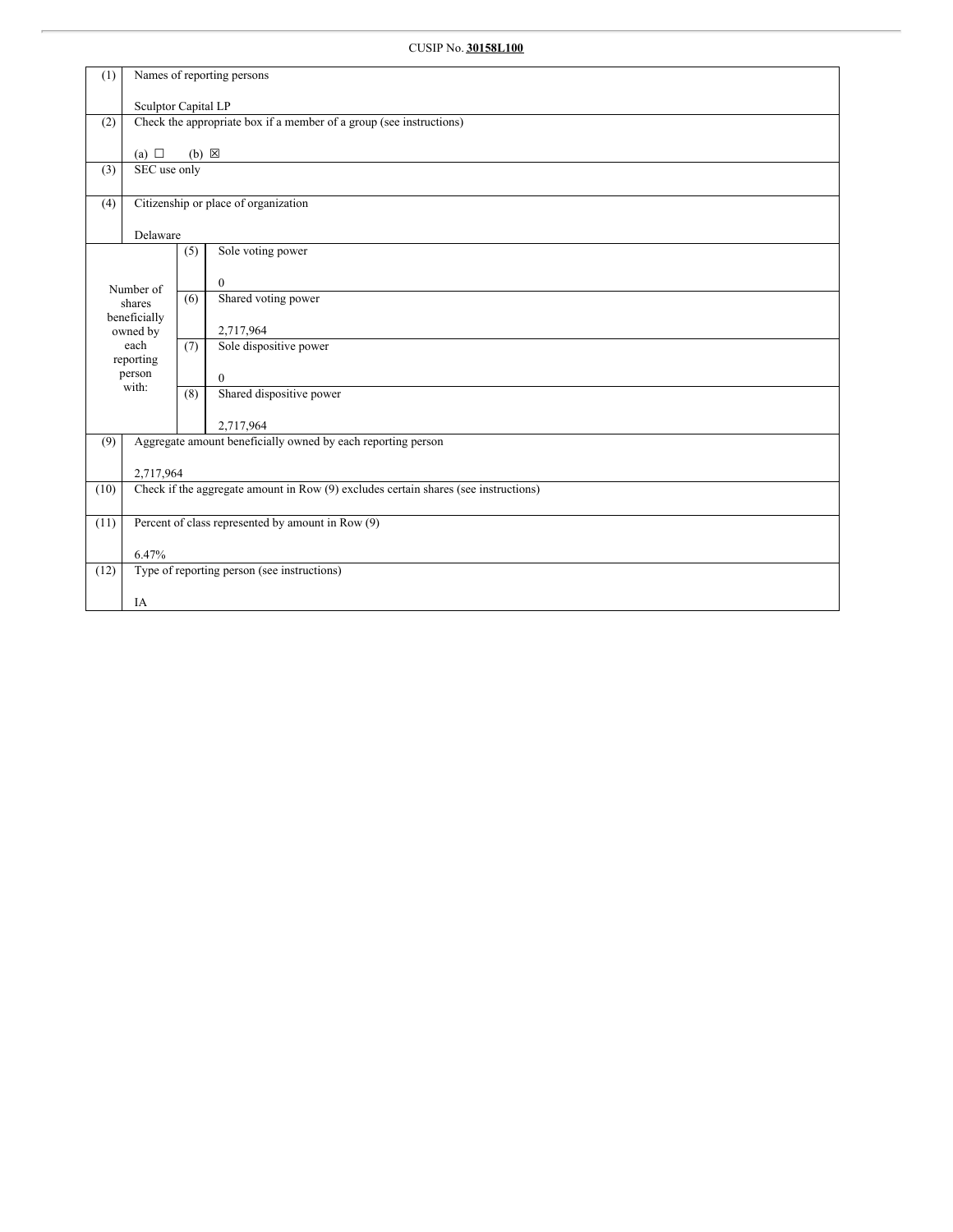| (1)  |                                                                                     | Names of reporting persons |                                                                     |  |  |  |  |  |
|------|-------------------------------------------------------------------------------------|----------------------------|---------------------------------------------------------------------|--|--|--|--|--|
|      |                                                                                     | Sculptor Capital II LP     |                                                                     |  |  |  |  |  |
| (2)  |                                                                                     |                            | Check the appropriate box if a member of a group (see instructions) |  |  |  |  |  |
|      | (a) $\Box$                                                                          | $(b) \boxtimes$            |                                                                     |  |  |  |  |  |
| (3)  | SEC use only                                                                        |                            |                                                                     |  |  |  |  |  |
| (4)  |                                                                                     |                            | Citizenship or place of organization                                |  |  |  |  |  |
|      | Delaware                                                                            |                            |                                                                     |  |  |  |  |  |
|      |                                                                                     | (5)                        | Sole voting power                                                   |  |  |  |  |  |
|      | Number of                                                                           |                            | $\mathbf{0}$                                                        |  |  |  |  |  |
|      | shares                                                                              | (6)                        | Shared voting power                                                 |  |  |  |  |  |
|      | beneficially<br>owned by                                                            |                            | 2,717,964                                                           |  |  |  |  |  |
|      | each<br>reporting                                                                   | (7)                        | Sole dispositive power                                              |  |  |  |  |  |
|      | person<br>with:                                                                     |                            | $\mathbf{0}$                                                        |  |  |  |  |  |
|      |                                                                                     | (8)                        | Shared dispositive power                                            |  |  |  |  |  |
|      |                                                                                     |                            | 2,717,964                                                           |  |  |  |  |  |
| (9)  |                                                                                     |                            | Aggregate amount beneficially owned by each reporting person        |  |  |  |  |  |
|      | 2,717,964                                                                           |                            |                                                                     |  |  |  |  |  |
| (10) | Check if the aggregate amount in Row (9) excludes certain shares (see instructions) |                            |                                                                     |  |  |  |  |  |
| (11) | Percent of class represented by amount in Row (9)                                   |                            |                                                                     |  |  |  |  |  |
|      | 6.47%                                                                               |                            |                                                                     |  |  |  |  |  |
| (12) |                                                                                     |                            | Type of reporting person (see instructions)                         |  |  |  |  |  |
|      | IA                                                                                  |                            |                                                                     |  |  |  |  |  |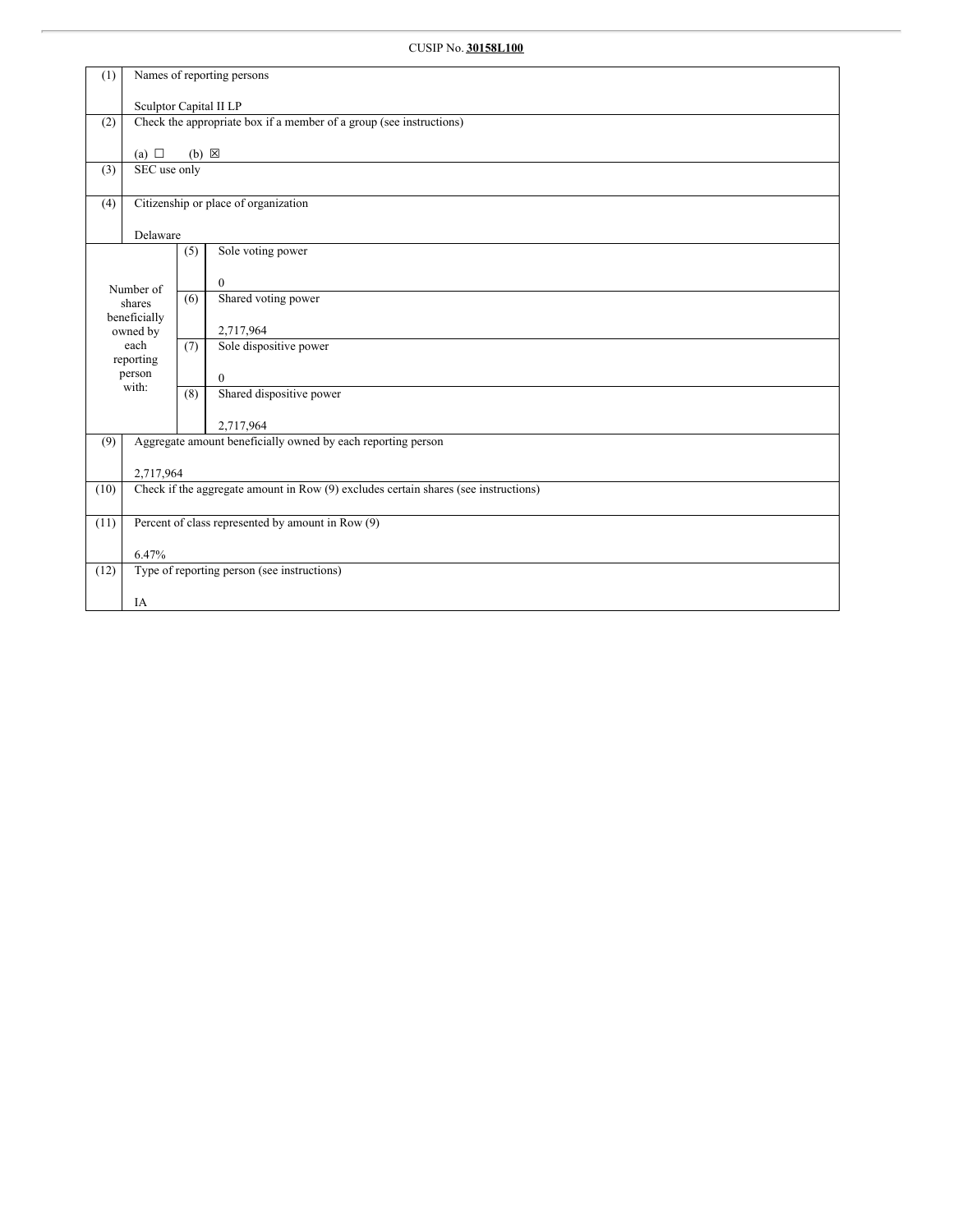| (1)  | Names of reporting persons                        |                                |                                                                                     |  |  |  |  |  |
|------|---------------------------------------------------|--------------------------------|-------------------------------------------------------------------------------------|--|--|--|--|--|
|      |                                                   | Sculptor Capital Holding Corp. |                                                                                     |  |  |  |  |  |
| (2)  |                                                   |                                | Check the appropriate box if a member of a group (see instructions)                 |  |  |  |  |  |
|      | (a) $\Box$                                        | $(b) \boxtimes$                |                                                                                     |  |  |  |  |  |
| (3)  | SEC use only                                      |                                |                                                                                     |  |  |  |  |  |
|      |                                                   |                                | Citizenship or place of organization                                                |  |  |  |  |  |
| (4)  |                                                   |                                |                                                                                     |  |  |  |  |  |
|      | Delaware                                          |                                |                                                                                     |  |  |  |  |  |
|      |                                                   | (5)                            | Sole voting power                                                                   |  |  |  |  |  |
|      | Number of                                         |                                | $\theta$                                                                            |  |  |  |  |  |
|      | shares                                            | (6)                            | Shared voting power                                                                 |  |  |  |  |  |
|      | beneficially<br>owned by                          |                                | 2,717,964                                                                           |  |  |  |  |  |
|      | each                                              | (7)                            | Sole dispositive power                                                              |  |  |  |  |  |
|      | reporting<br>person                               |                                | $\theta$                                                                            |  |  |  |  |  |
|      | with:                                             | (8)                            | Shared dispositive power                                                            |  |  |  |  |  |
|      |                                                   |                                | 2,717,964                                                                           |  |  |  |  |  |
| (9)  |                                                   |                                | Aggregate amount beneficially owned by each reporting person                        |  |  |  |  |  |
|      | 2,717,964                                         |                                |                                                                                     |  |  |  |  |  |
| (10) |                                                   |                                | Check if the aggregate amount in Row (9) excludes certain shares (see instructions) |  |  |  |  |  |
|      |                                                   |                                |                                                                                     |  |  |  |  |  |
| (11) | Percent of class represented by amount in Row (9) |                                |                                                                                     |  |  |  |  |  |
|      | 6.47%                                             |                                |                                                                                     |  |  |  |  |  |
| (12) |                                                   |                                | Type of reporting person (see instructions)                                         |  |  |  |  |  |
|      | CO                                                |                                |                                                                                     |  |  |  |  |  |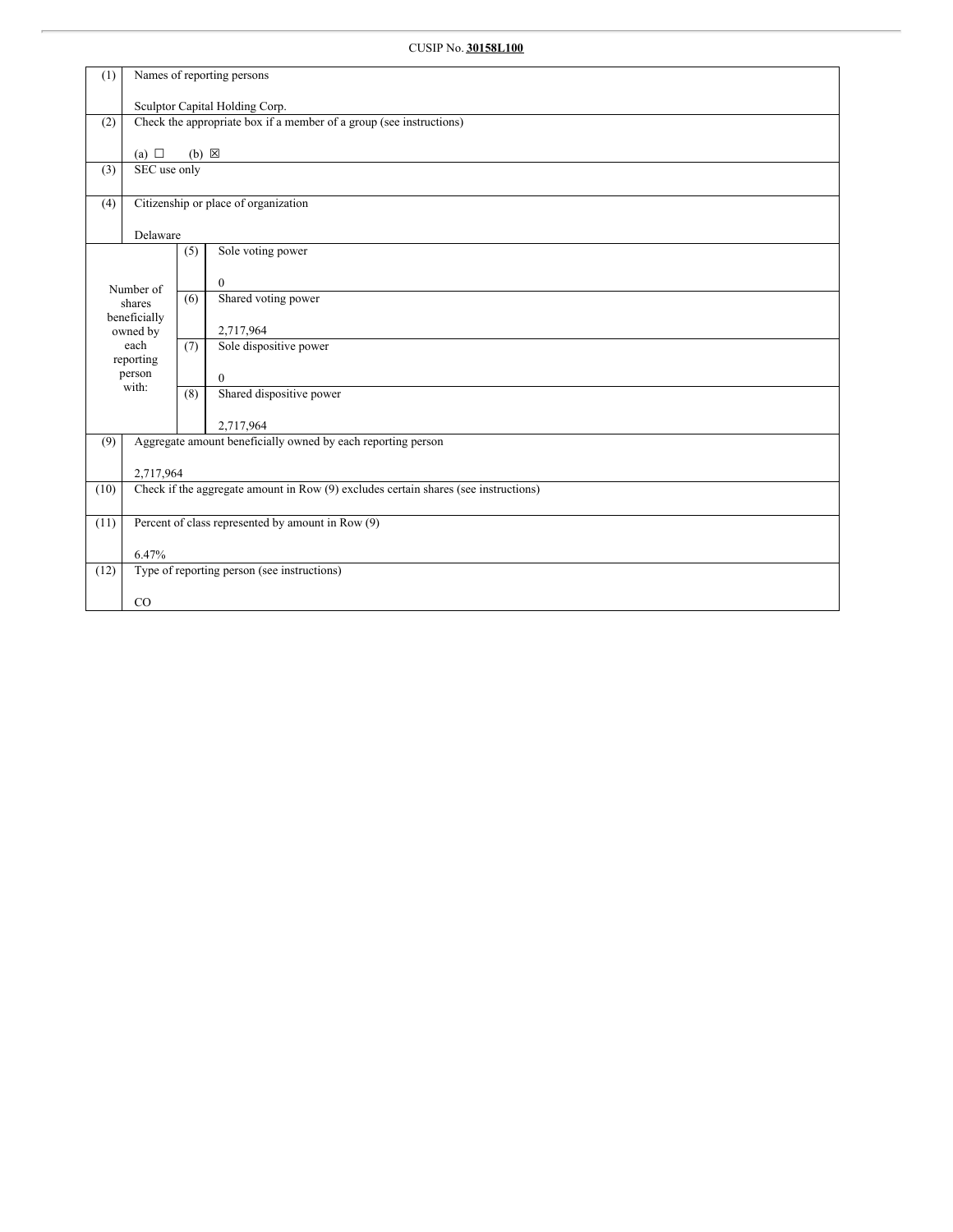| (1)  | Names of reporting persons |                                 |                                                                                     |  |  |  |  |  |
|------|----------------------------|---------------------------------|-------------------------------------------------------------------------------------|--|--|--|--|--|
|      |                            | Sculptor Capital Holding II LLC |                                                                                     |  |  |  |  |  |
| (2)  |                            |                                 | Check the appropriate box if a member of a group (see instructions)                 |  |  |  |  |  |
|      | (a) $\Box$                 | $(b) \boxtimes$                 |                                                                                     |  |  |  |  |  |
| (3)  | SEC use only               |                                 |                                                                                     |  |  |  |  |  |
|      |                            |                                 |                                                                                     |  |  |  |  |  |
| (4)  |                            |                                 | Citizenship or place of organization                                                |  |  |  |  |  |
|      | Delaware                   |                                 |                                                                                     |  |  |  |  |  |
|      |                            | (5)                             | Sole voting power                                                                   |  |  |  |  |  |
|      | Number of                  |                                 | $\theta$                                                                            |  |  |  |  |  |
|      | shares                     | (6)                             | Shared voting power                                                                 |  |  |  |  |  |
|      | beneficially<br>owned by   |                                 | 2,717,964                                                                           |  |  |  |  |  |
|      | each                       | (7)                             | Sole dispositive power                                                              |  |  |  |  |  |
|      | reporting<br>person        |                                 | $\theta$                                                                            |  |  |  |  |  |
|      | with:                      | (8)                             | Shared dispositive power                                                            |  |  |  |  |  |
|      |                            |                                 |                                                                                     |  |  |  |  |  |
| (9)  |                            |                                 | 2,717,964<br>Aggregate amount beneficially owned by each reporting person           |  |  |  |  |  |
|      |                            |                                 |                                                                                     |  |  |  |  |  |
| (10) | 2,717,964                  |                                 | Check if the aggregate amount in Row (9) excludes certain shares (see instructions) |  |  |  |  |  |
|      |                            |                                 |                                                                                     |  |  |  |  |  |
| (11) |                            |                                 | Percent of class represented by amount in Row (9)                                   |  |  |  |  |  |
|      | 6.47%                      |                                 |                                                                                     |  |  |  |  |  |
| (12) |                            |                                 | Type of reporting person (see instructions)                                         |  |  |  |  |  |
|      |                            |                                 |                                                                                     |  |  |  |  |  |
|      | CO                         |                                 |                                                                                     |  |  |  |  |  |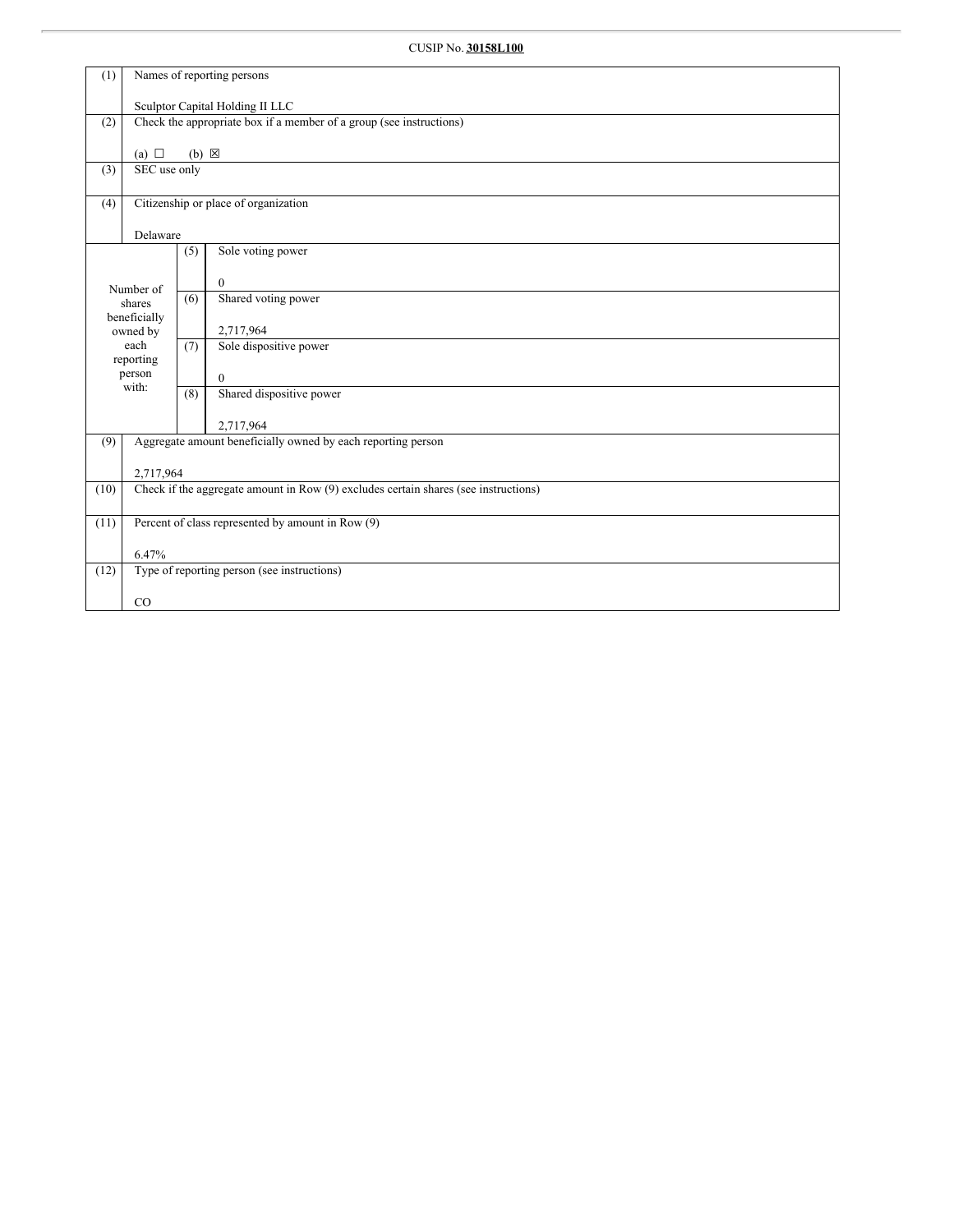| (1)  | Names of reporting persons                        |                                   |                                                                                     |  |  |  |  |
|------|---------------------------------------------------|-----------------------------------|-------------------------------------------------------------------------------------|--|--|--|--|
|      |                                                   | Sculptor Capital Management, Inc. |                                                                                     |  |  |  |  |
| (2)  |                                                   |                                   | Check the appropriate box if a member of a group (see instructions)                 |  |  |  |  |
|      | (a) $\Box$                                        | $(b) \boxtimes$                   |                                                                                     |  |  |  |  |
| (3)  | SEC use only                                      |                                   |                                                                                     |  |  |  |  |
|      |                                                   |                                   |                                                                                     |  |  |  |  |
| (4)  |                                                   |                                   | Citizenship or place of organization                                                |  |  |  |  |
|      | Delaware                                          |                                   |                                                                                     |  |  |  |  |
|      |                                                   | (5)                               | Sole voting power                                                                   |  |  |  |  |
|      |                                                   |                                   | $\theta$                                                                            |  |  |  |  |
|      | Number of<br>shares                               |                                   | Shared voting power                                                                 |  |  |  |  |
|      | beneficially<br>owned by                          |                                   | 2,717,964                                                                           |  |  |  |  |
|      | each                                              |                                   | Sole dispositive power                                                              |  |  |  |  |
|      | reporting<br>person                               |                                   | $\mathbf{0}$                                                                        |  |  |  |  |
|      | with:                                             | (8)                               | Shared dispositive power                                                            |  |  |  |  |
|      |                                                   |                                   | 2,717,964                                                                           |  |  |  |  |
| (9)  |                                                   |                                   | Aggregate amount beneficially owned by each reporting person                        |  |  |  |  |
|      |                                                   |                                   |                                                                                     |  |  |  |  |
| (10) | 2,717,964                                         |                                   | Check if the aggregate amount in Row (9) excludes certain shares (see instructions) |  |  |  |  |
|      |                                                   |                                   |                                                                                     |  |  |  |  |
| (11) | Percent of class represented by amount in Row (9) |                                   |                                                                                     |  |  |  |  |
|      | 6.47%                                             |                                   |                                                                                     |  |  |  |  |
| (12) |                                                   |                                   | Type of reporting person (see instructions)                                         |  |  |  |  |
|      | CO                                                |                                   |                                                                                     |  |  |  |  |
|      |                                                   |                                   |                                                                                     |  |  |  |  |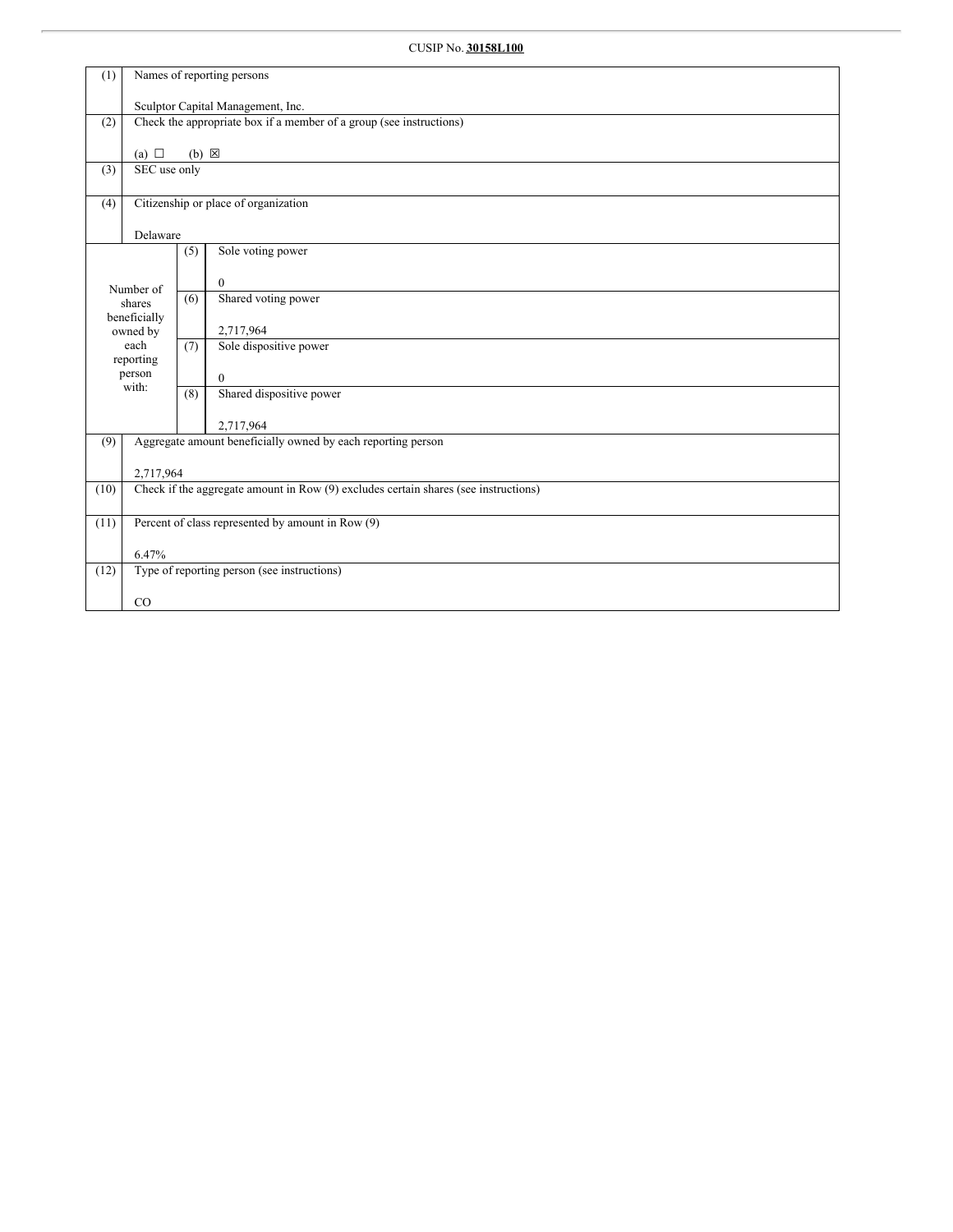| (1)  | Names of reporting persons                        |                            |                                                                                     |  |  |  |  |  |
|------|---------------------------------------------------|----------------------------|-------------------------------------------------------------------------------------|--|--|--|--|--|
|      |                                                   | Sculptor Master Fund, Ltd. |                                                                                     |  |  |  |  |  |
| (2)  |                                                   |                            | Check the appropriate box if a member of a group (see instructions)                 |  |  |  |  |  |
|      |                                                   |                            |                                                                                     |  |  |  |  |  |
|      | (a) $\Box$                                        | $(b) \boxtimes$            |                                                                                     |  |  |  |  |  |
| (3)  | SEC use only                                      |                            |                                                                                     |  |  |  |  |  |
| (4)  |                                                   |                            | Citizenship or place of organization                                                |  |  |  |  |  |
|      | Cayman Islands                                    |                            |                                                                                     |  |  |  |  |  |
|      |                                                   | (5)                        | Sole voting power                                                                   |  |  |  |  |  |
|      | Number of                                         |                            |                                                                                     |  |  |  |  |  |
|      | shares                                            | (6)                        | Shared voting power                                                                 |  |  |  |  |  |
|      | beneficially                                      |                            |                                                                                     |  |  |  |  |  |
|      | owned by<br>each                                  |                            | 1,630,778                                                                           |  |  |  |  |  |
|      | reporting                                         | (7)                        | Sole dispositive power                                                              |  |  |  |  |  |
|      | person<br>with:                                   | (8)                        | Shared dispositive power                                                            |  |  |  |  |  |
|      |                                                   |                            | 1,630,778                                                                           |  |  |  |  |  |
| (9)  |                                                   |                            | Aggregate amount beneficially owned by each reporting person                        |  |  |  |  |  |
|      | 1,630,778                                         |                            |                                                                                     |  |  |  |  |  |
| (10) |                                                   |                            | Check if the aggregate amount in Row (9) excludes certain shares (see instructions) |  |  |  |  |  |
|      |                                                   |                            |                                                                                     |  |  |  |  |  |
| (11) | Percent of class represented by amount in Row (9) |                            |                                                                                     |  |  |  |  |  |
|      | 3.88%                                             |                            |                                                                                     |  |  |  |  |  |
| (12) |                                                   |                            | Type of reporting person (see instructions)                                         |  |  |  |  |  |
|      |                                                   |                            |                                                                                     |  |  |  |  |  |
|      | CO                                                |                            |                                                                                     |  |  |  |  |  |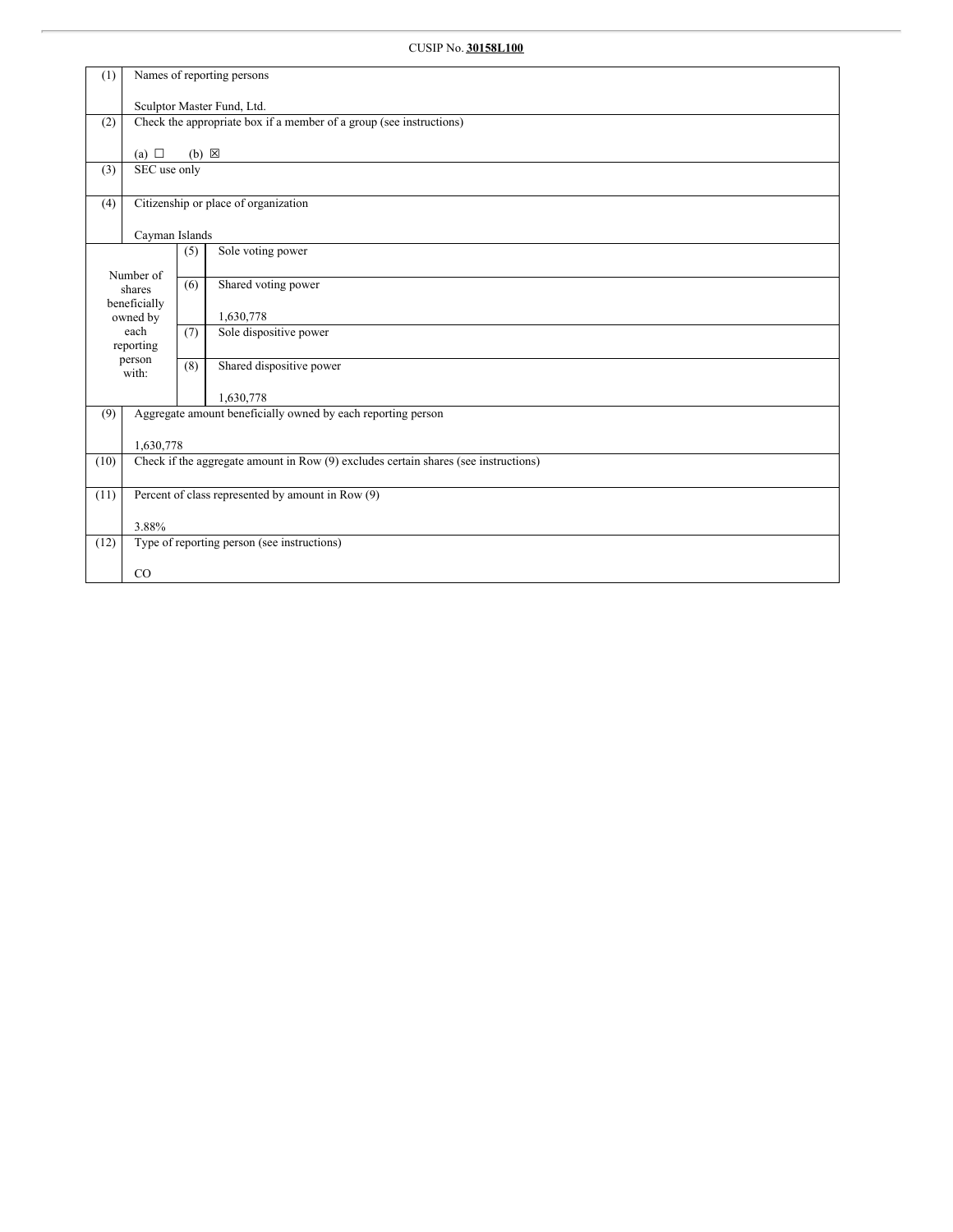| (1)  | Names of reporting persons                                                          |                              |                                                                     |  |  |  |  |  |
|------|-------------------------------------------------------------------------------------|------------------------------|---------------------------------------------------------------------|--|--|--|--|--|
|      |                                                                                     | Sculptor Special Funding, LP |                                                                     |  |  |  |  |  |
| (2)  |                                                                                     |                              | Check the appropriate box if a member of a group (see instructions) |  |  |  |  |  |
|      | (a) $\Box$                                                                          | $(b) \boxtimes$              |                                                                     |  |  |  |  |  |
| (3)  | SEC use only                                                                        |                              |                                                                     |  |  |  |  |  |
| (4)  |                                                                                     |                              | Citizenship or place of organization                                |  |  |  |  |  |
|      | Cayman Islands                                                                      |                              |                                                                     |  |  |  |  |  |
|      |                                                                                     | (5)                          | Sole voting power                                                   |  |  |  |  |  |
|      | Number of<br>shares<br>beneficially                                                 | (6)                          | Shared voting power                                                 |  |  |  |  |  |
|      | owned by                                                                            |                              | 1,630,778                                                           |  |  |  |  |  |
|      | each<br>reporting                                                                   | (7)                          | Sole dispositive power                                              |  |  |  |  |  |
|      | person<br>with:                                                                     | (8)                          | Shared dispositive power                                            |  |  |  |  |  |
|      |                                                                                     |                              | 1,630,778                                                           |  |  |  |  |  |
| (9)  |                                                                                     |                              | Aggregate amount beneficially owned by each reporting person        |  |  |  |  |  |
|      | 1,630,778                                                                           |                              |                                                                     |  |  |  |  |  |
| (10) | Check if the aggregate amount in Row (9) excludes certain shares (see instructions) |                              |                                                                     |  |  |  |  |  |
| (11) | Percent of class represented by amount in Row (9)                                   |                              |                                                                     |  |  |  |  |  |
|      | 3.88%                                                                               |                              |                                                                     |  |  |  |  |  |
| (12) |                                                                                     |                              | Type of reporting person (see instructions)                         |  |  |  |  |  |
|      | CO                                                                                  |                              |                                                                     |  |  |  |  |  |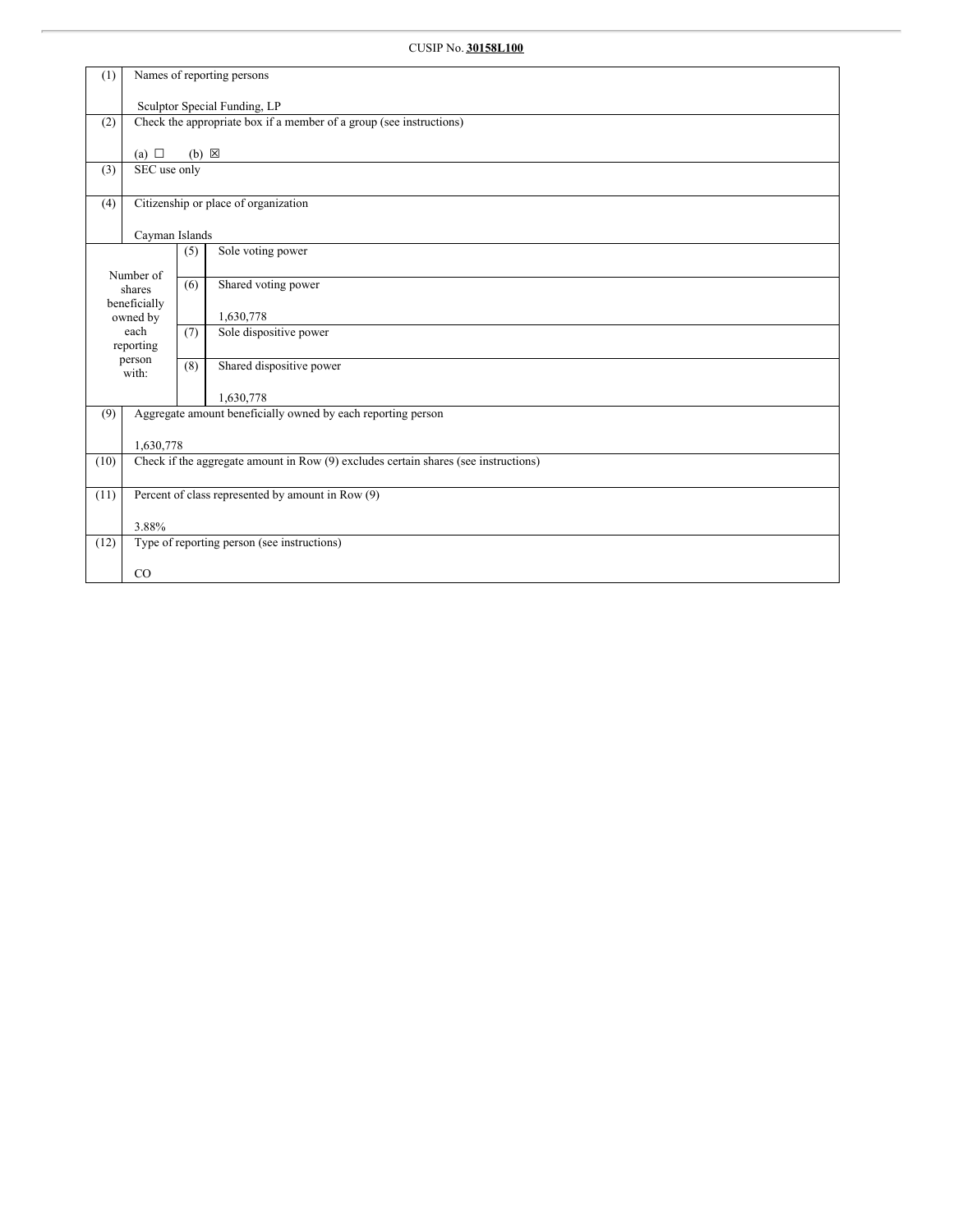# CUSIP No. **30158L100**

| (1)  | Names of reporting persons                                                          |                                                 |                                                                     |  |  |  |  |  |
|------|-------------------------------------------------------------------------------------|-------------------------------------------------|---------------------------------------------------------------------|--|--|--|--|--|
|      |                                                                                     | Sculptor Credit Opportunities Master Fund, Ltd. |                                                                     |  |  |  |  |  |
| (2)  |                                                                                     |                                                 | Check the appropriate box if a member of a group (see instructions) |  |  |  |  |  |
|      |                                                                                     |                                                 |                                                                     |  |  |  |  |  |
| (3)  | (a) $\Box$<br>SEC use only                                                          | $(b) \boxtimes$                                 |                                                                     |  |  |  |  |  |
|      |                                                                                     |                                                 |                                                                     |  |  |  |  |  |
| (4)  |                                                                                     |                                                 | Citizenship or place of organization                                |  |  |  |  |  |
|      | Cayman Islands                                                                      |                                                 |                                                                     |  |  |  |  |  |
|      |                                                                                     | (5)                                             | Sole voting power                                                   |  |  |  |  |  |
|      | Number of<br>shares                                                                 | (6)                                             | Shared voting power                                                 |  |  |  |  |  |
|      | beneficially                                                                        |                                                 |                                                                     |  |  |  |  |  |
|      | owned by<br>each                                                                    | (7)                                             | 407,695<br>Sole dispositive power                                   |  |  |  |  |  |
|      | reporting                                                                           |                                                 |                                                                     |  |  |  |  |  |
|      | person<br>with:                                                                     | (8)                                             | Shared dispositive power                                            |  |  |  |  |  |
|      |                                                                                     |                                                 | 407,695                                                             |  |  |  |  |  |
| (9)  |                                                                                     |                                                 | Aggregate amount beneficially owned by each reporting person        |  |  |  |  |  |
|      | 407,695                                                                             |                                                 |                                                                     |  |  |  |  |  |
| (10) | Check if the aggregate amount in Row (9) excludes certain shares (see instructions) |                                                 |                                                                     |  |  |  |  |  |
| (11) | Percent of class represented by amount in Row (9)                                   |                                                 |                                                                     |  |  |  |  |  |
|      | 0.97%                                                                               |                                                 |                                                                     |  |  |  |  |  |
| (12) |                                                                                     |                                                 | Type of reporting person (see instructions)                         |  |  |  |  |  |
|      | $_{\rm CO}$                                                                         |                                                 |                                                                     |  |  |  |  |  |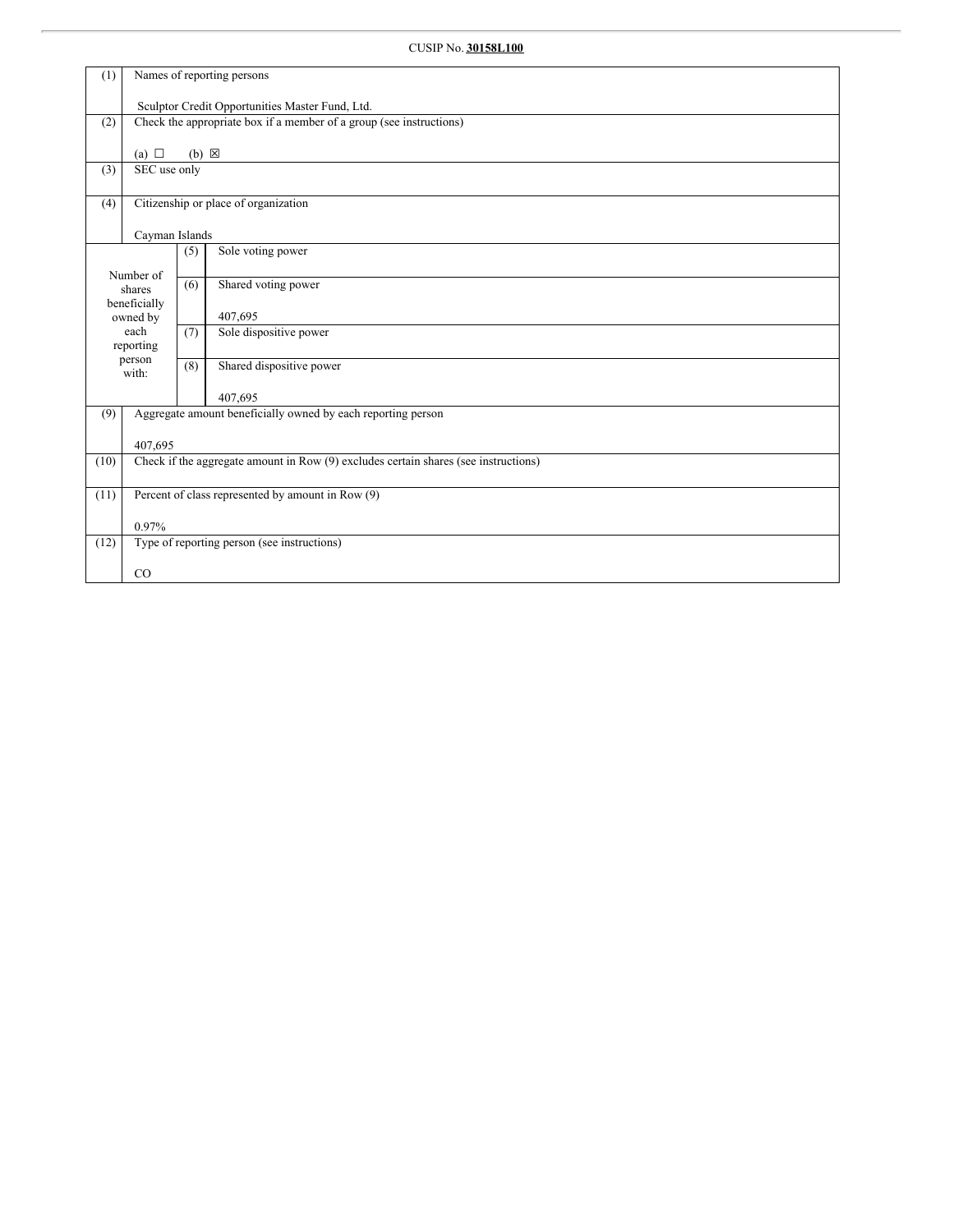| (1)  | Names of reporting persons                                                          |                   |                                                                     |  |  |  |  |  |
|------|-------------------------------------------------------------------------------------|-------------------|---------------------------------------------------------------------|--|--|--|--|--|
|      |                                                                                     | Sculptor SC II LP |                                                                     |  |  |  |  |  |
| (2)  |                                                                                     |                   | Check the appropriate box if a member of a group (see instructions) |  |  |  |  |  |
|      | (a) $\Box$                                                                          | $(b) \boxtimes$   |                                                                     |  |  |  |  |  |
| (3)  | SEC use only                                                                        |                   |                                                                     |  |  |  |  |  |
| (4)  |                                                                                     |                   | Citizenship or place of organization                                |  |  |  |  |  |
|      | Delaware                                                                            |                   |                                                                     |  |  |  |  |  |
|      |                                                                                     | (5)               | Sole voting power                                                   |  |  |  |  |  |
|      | Number of<br>shares                                                                 | (6)               | Shared voting power                                                 |  |  |  |  |  |
|      | beneficially                                                                        |                   |                                                                     |  |  |  |  |  |
|      | owned by<br>each                                                                    | (7)               | 543,593<br>Sole dispositive power                                   |  |  |  |  |  |
|      | reporting                                                                           |                   |                                                                     |  |  |  |  |  |
|      | person<br>with:                                                                     | (8)               | Shared dispositive power                                            |  |  |  |  |  |
|      |                                                                                     |                   | 543,593                                                             |  |  |  |  |  |
| (9)  |                                                                                     |                   |                                                                     |  |  |  |  |  |
|      | 543,593                                                                             |                   |                                                                     |  |  |  |  |  |
| (10) | Check if the aggregate amount in Row (9) excludes certain shares (see instructions) |                   |                                                                     |  |  |  |  |  |
| (11) | Percent of class represented by amount in Row (9)                                   |                   |                                                                     |  |  |  |  |  |
|      |                                                                                     |                   |                                                                     |  |  |  |  |  |
| (12) |                                                                                     |                   | Type of reporting person (see instructions)                         |  |  |  |  |  |
|      |                                                                                     |                   |                                                                     |  |  |  |  |  |
|      | 1.29%<br>CO                                                                         |                   | Aggregate amount beneficially owned by each reporting person        |  |  |  |  |  |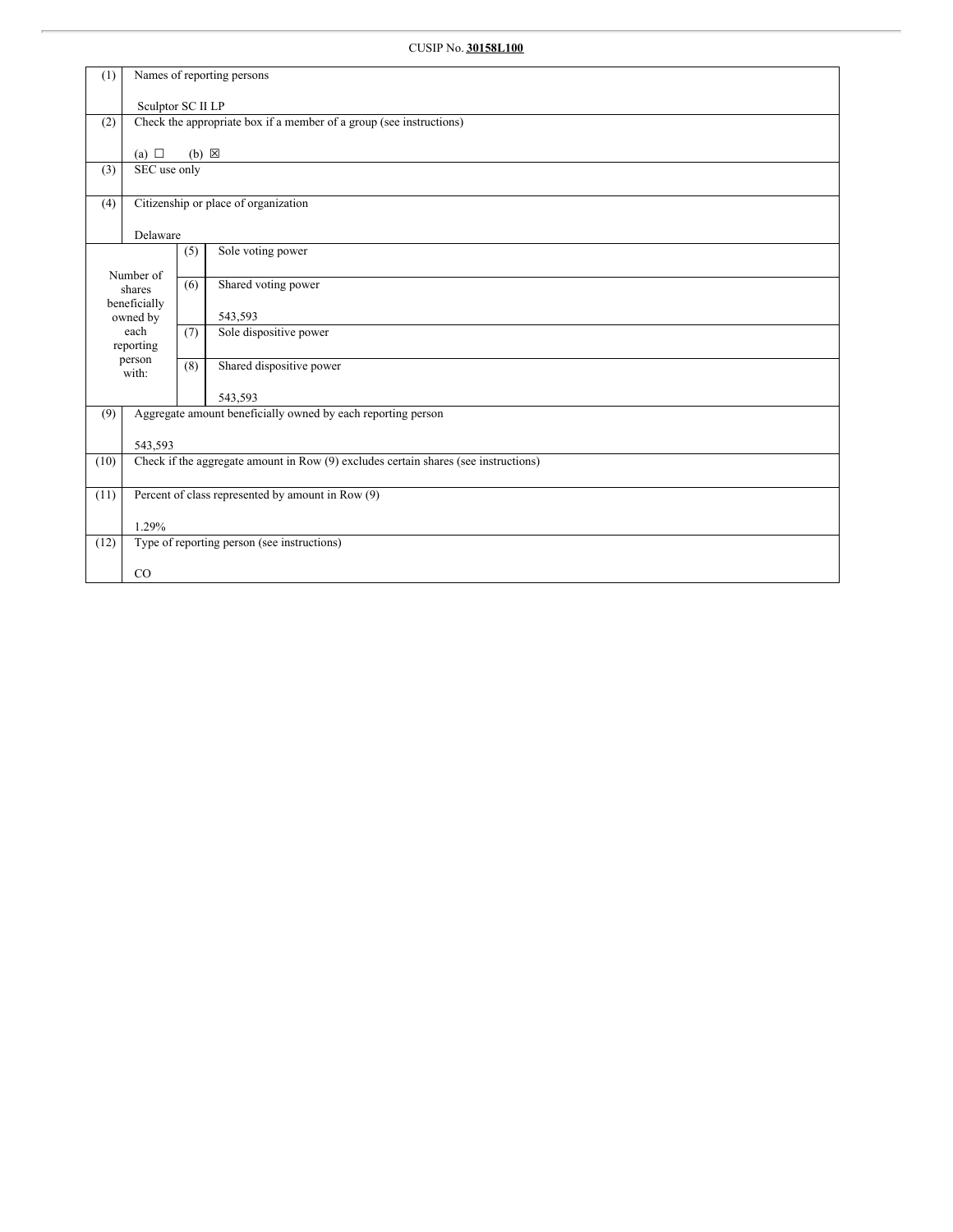| (1)  | Names of reporting persons                                                          |                 |                                                                     |  |  |  |  |  |
|------|-------------------------------------------------------------------------------------|-----------------|---------------------------------------------------------------------|--|--|--|--|--|
|      | Sculptor Enhanced Master Fund, Ltd.                                                 |                 |                                                                     |  |  |  |  |  |
| (2)  |                                                                                     |                 | Check the appropriate box if a member of a group (see instructions) |  |  |  |  |  |
|      |                                                                                     |                 |                                                                     |  |  |  |  |  |
|      | (a) $\Box$                                                                          | $(b) \boxtimes$ |                                                                     |  |  |  |  |  |
| (3)  | SEC use only                                                                        |                 |                                                                     |  |  |  |  |  |
| (4)  |                                                                                     |                 | Citizenship or place of organization                                |  |  |  |  |  |
|      | Cayman Islands                                                                      |                 |                                                                     |  |  |  |  |  |
|      |                                                                                     | (5)             | Sole voting power                                                   |  |  |  |  |  |
|      | Number of                                                                           |                 |                                                                     |  |  |  |  |  |
|      | shares                                                                              | (6)             | Shared voting power                                                 |  |  |  |  |  |
|      | beneficially                                                                        |                 | 135,898                                                             |  |  |  |  |  |
|      | owned by<br>each                                                                    | (7)             | Sole dispositive power                                              |  |  |  |  |  |
|      | reporting                                                                           |                 |                                                                     |  |  |  |  |  |
|      | person<br>with:                                                                     | (8)             | Shared dispositive power                                            |  |  |  |  |  |
|      |                                                                                     |                 | 135,898                                                             |  |  |  |  |  |
| (9)  |                                                                                     |                 | Aggregate amount beneficially owned by each reporting person        |  |  |  |  |  |
|      |                                                                                     |                 |                                                                     |  |  |  |  |  |
|      | 135,898                                                                             |                 |                                                                     |  |  |  |  |  |
| (10) | Check if the aggregate amount in Row (9) excludes certain shares (see instructions) |                 |                                                                     |  |  |  |  |  |
| (11) | Percent of class represented by amount in Row (9)                                   |                 |                                                                     |  |  |  |  |  |
|      | 0.32%                                                                               |                 |                                                                     |  |  |  |  |  |
| (12) |                                                                                     |                 | Type of reporting person (see instructions)                         |  |  |  |  |  |
|      |                                                                                     |                 |                                                                     |  |  |  |  |  |
|      | CO                                                                                  |                 |                                                                     |  |  |  |  |  |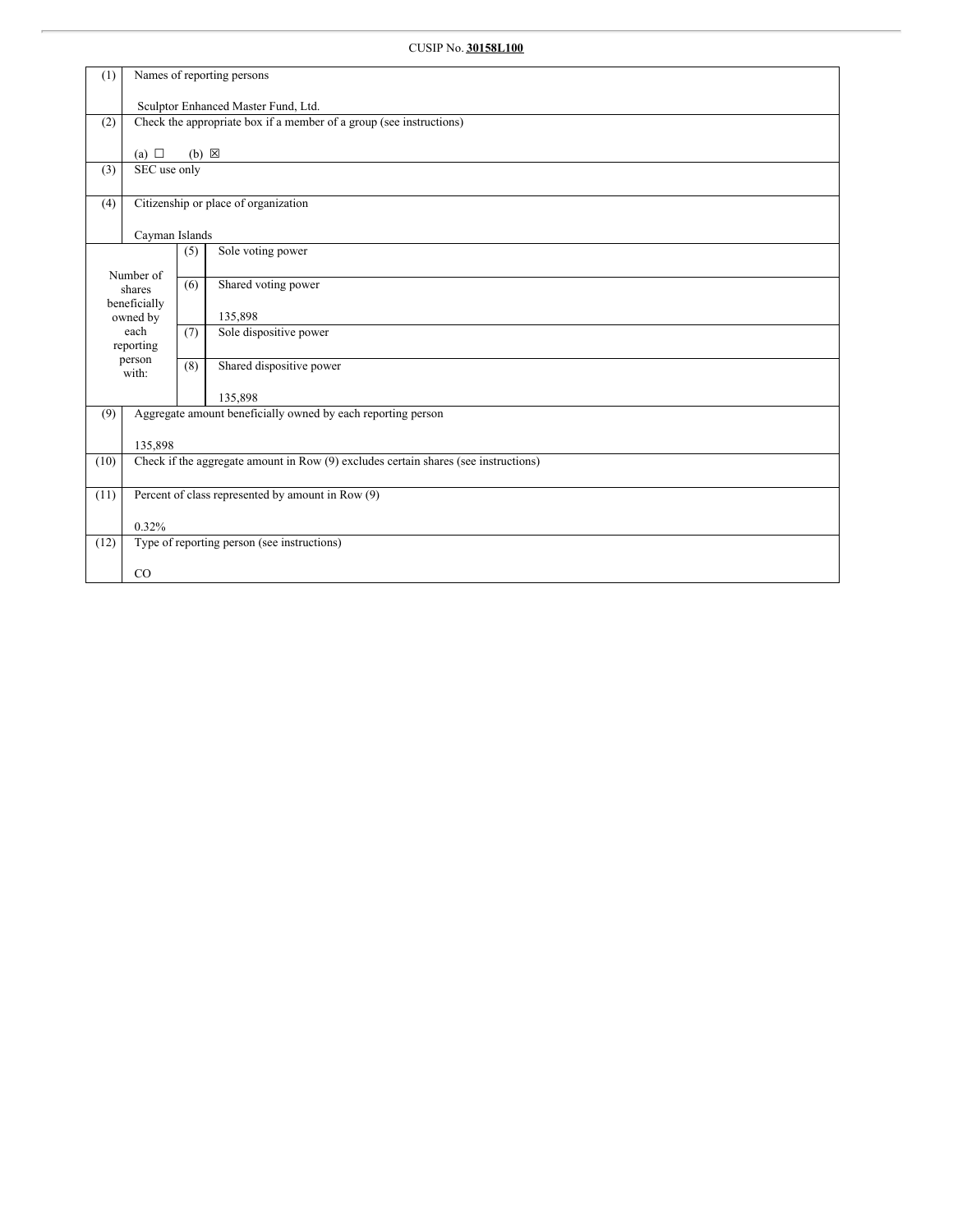- Sculptor Capital LP ("Sculptor"), a Delaware limited partnership, is the principal investment manager to a number of private funds and discretionary accounts (collectively, the "Accounts").
- Sculptor Capital II LP ("Sculptor-II"), a Delaware limited partnership that is wholly owned by Sculptor, also serves as the investment manager to certain of the Accounts. The Common Stock reported in this Schedule 13G are held in the Accounts managed by Sculptor and Sculptor-II.
- Sculptor Capital Holding Corporation ("SCHC"), a Delaware corporation, serves as the general partner of Sculptor.
- Sculptor Capital Holding II LLC ("SCHC-II"), a Delaware limited liability company that is wholly owned by Sculptor, serves as the general partner of Sculptor-II.
- Sculptor Capital Management, Inc. ("SCU"), a Delaware limited liability company, is a holding company that is the sole shareholder of SCHC and the ultimate parent company of Sculptor and Sculptor-II.
- Sculptor Master Fund, Ltd. ("SCMF") is a Cayman Islands company. Sculptor is the investment adviser to SCMF.
- Sculptor Special Funding, LP ("NRMD") is a Cayman Islands exempted limited partnership that is wholly owned by SCMF.
- Sculptor Credit Opportunities Master Fund, Ltd. ("SCCO") is a Cayman Islands company. Sculptor is the investment adviser to SCCO.
- Sculptor SC II LP ("NJGC") is a Delaware limited partnership. Sculptor-II is the investment adviser to NJGC.
- Sculptor Enhanced Master Fund, Ltd. ("SCEN") is a Cayman Islands company. Sculptor is the investment adviser to SCEN.
- The address of the principal business office of Sculptor,Sculptor-II, SCHC, SCHC-II, and SCU is 9 West 57 Street, 39 Floor, New York, NY 10019.
- The address of the principal business office of SCMF, SCEN, and SCCO is c/o State Street (Cayman) Trust, Limited, 1 Nexus Way—Suite #5203, PO Box 896, Helicona Courtyard, Camana Bay, Grand Cayman, KY1-1103, Cayman.
- The address of the principal business office of NRMD is c/o MaplesFS Limited, P.O. Box 1093, Queensgate House, Grand Cayman, KY1-1102, Cayman Islands.
- The address of the principal business office of NJGC is c/o The Corporation Trust Company1209 Orange Street, Wilmington DE 19801.

#### *Item 1(a) Name of issuer:*

EXECUTIVE NETWORK PARTNERING CORPORATION, a Delaware corporation (the "Issuer")

*Item 1(b) Address of issuer's principal executive of ices:*

137 Newbury Street, 7th Floor Boston, Massachusetts, 02116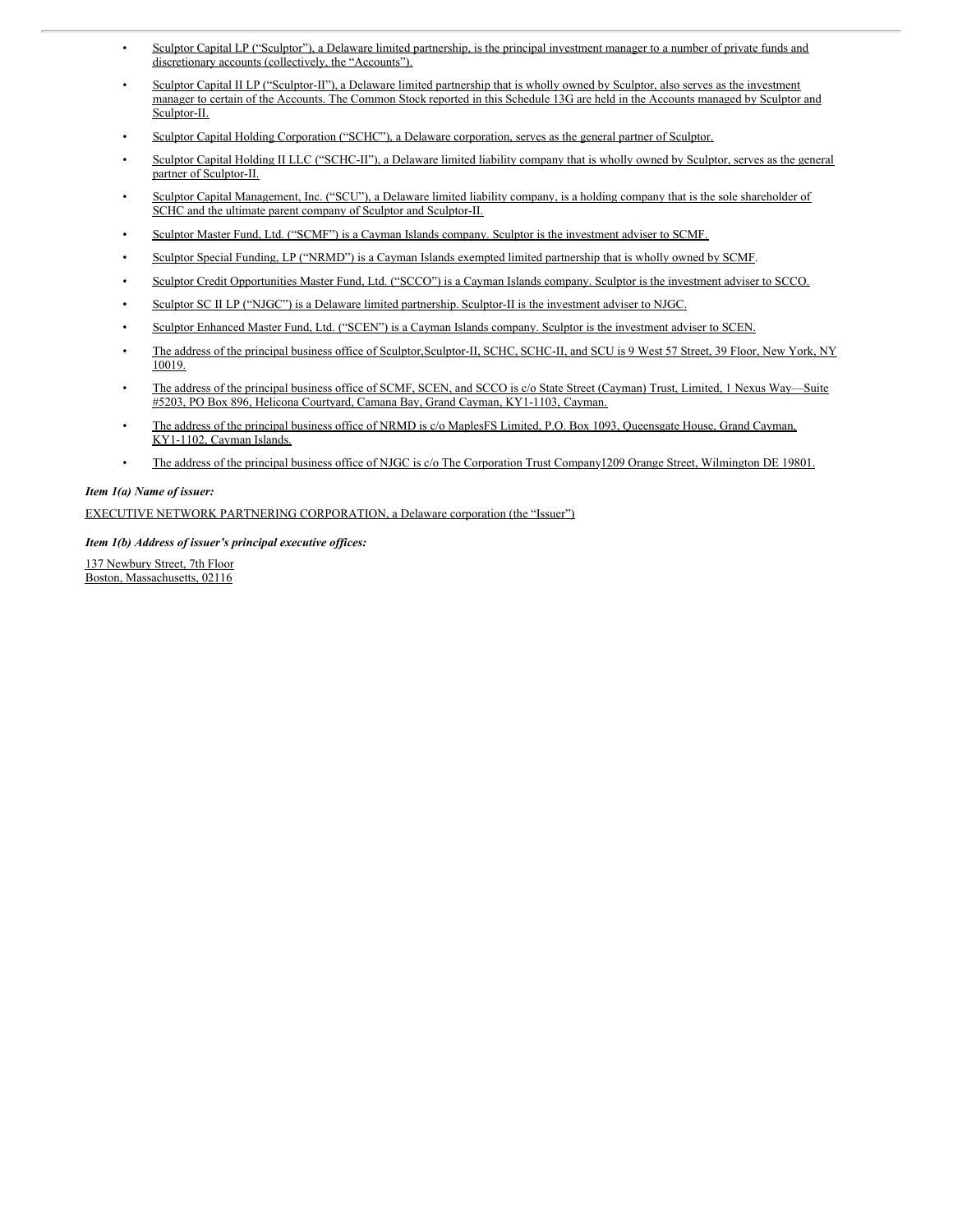## *2(a) Name of person filing:*

Sculptor Capital LP

## *2(b) Address or principal business of ice or, if none, residence:*

9 West 57th Street, New York, New York 10019

*2(c) Citizenship:*

Delaware

*2(d) Title of class of securities:*

## **Class A Common Stock, par value \$0.0001 per share**

## *2(e) CUSIP No.:* **30158L100**

Item 3. If this statement is filed pursuant to  $\S$ \$240.13d-1(b) or 240.13d-2(b) or (c), check whether the person filing is a:

(a)  $\Box$  Broker or dealer registered under section 15 of the Act (15 U.S.C. 78o);

- (b)  $\Box$  Bank as defined in section 3(a)(6) of the Act (15 U.S.C. 78c);
- (c)  $\Box$  Insurance company as defined in section 3(a)(19) of the Act (15 U.S.C. 78c);
- (d) ☐ Investment company registered under section 8 of the Investment Company Act of 1940 (15 U.S.C 80a–8);
- (e)  $\Box$  An investment adviser in accordance with §240.13d–1(b)(1)(ii)(E);
- (f)  $\Box$  An employee benefit plan or endowment fund in accordance with §240.13d–1(b)(1)(ii)(F);
- (g)  $\Box$  A parent holding company or control person in accordance with §240.13d–1(b)(1)(ii)(G);
- (h)  $\Box$  A savings associations as defined in Section 3(b) of the Federal Deposit Insurance Act (12 U.S.C. 1813);
- (i)  $\Box$  A church plan that is excluded from the definition of an investment company under section 3(c)(14) of the Investment Company Act of 1940 (15 U.S.C. 80a–3);
- (i)  $\Box$  A non-U.S. institution in accordance with §240.13d–1(b)(1)(ii)(J);
- (k)  $\Box$  Group, in accordance with §240.13d–1(b)(1)(ii)(K). If filing as anon-U.S. institution in accordance with §240.13d–1(b)(1)(ii)(J), please specify the type of institution:

## *Item 4. Ownership*

Provide the following information regarding the aggregate number and percentage of the class of securities of the issuer identified in Item 1.

(a) Amount beneficially owned: **2,717,964**

(b) Percent of class: **6.47%**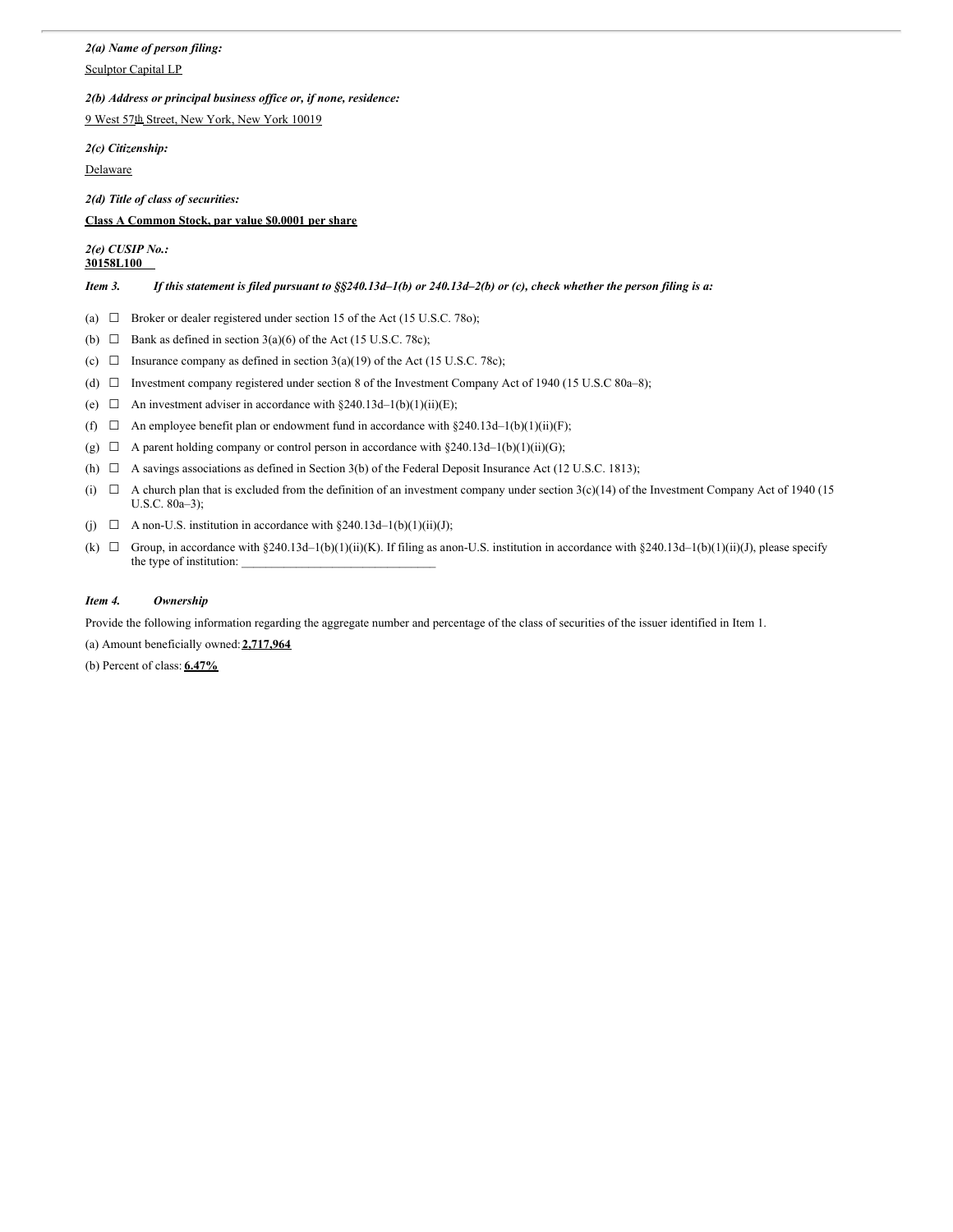## **SCHEDULE 13G**

(c) Number of shares as to which the person has:

- (i) Sole power to vote or to direct the vote**0**.
- (ii) Shared power to vote or to direct the vote**2,717,964**.
- (iii) Sole power to dispose or to direct the disposition of**0**.
- (iv) Shared power to dispose or to direct the disposition of**2,717,964**.

Sculptor and Sculptor-II serve as the principal investment managers to the Accounts and thus may be deemed beneficial owners of the Common Stock in the Accounts managed by Sculptor and Sculptor-II. SCHC-II serves as the sole general partner ofSculptor-II and is wholly owned by Sculptor. SCHC serves as the sole general partner of Sculptor. As such, SCHC and SCHC-II may be deemed to control Sculptor as well asSculptor-II and, therefore, may be deemed to be the beneficial owners of the Common Stock reported in this Schedule 13G. SCU is the sole shareholder of SCHC, and, for purposes of this Schedule 13G, may be deemed a beneficial owner of the Common Stock reported herein.

The percentages reported in this Schedule 13G have been calculated based on 42,014,000 shares of Class A Common Stock, as set forth in the Issuer's Form 10-Q filed May 16, 2022.

Item 5. Ownership of 5 Percent or Less of a Class. If this statement is being filed to report the fact that as of the date hereof the reporting person has ceased to be the beneficial owner of more than 5 percent of the class of securities, check the following  $\lceil \cdot \rceil$ .

*Dissolution of a group requires a response to this item.*

| Item 6. | Ownership of More than 5 Percent on Behalf of Another Person. |  |  |
|---------|---------------------------------------------------------------|--|--|
|         |                                                               |  |  |

See Item 4.

Item 7. Identification and Classification of the Subsidiary Which Acquired the Security Being Reported on by the Parent Holding Company or *Control Person.*

N/A

## *Item 8. Identification and Classification of Members of the Group.*

See Item 4.

*Item 9. Notice of Dissolution of Group.*

N/A

#### *Item 10. Certifications*

By signing below I certify that, to the best of my knowledge and belief, the securities referred to above were not acquired and are held for the purpose of or with the effect of changing or influencing the control of the issuer of the securities and were not acquired and are not held in connection with or as a participant in any transaction having that purpose or effect other than activities solely in connection with a nomination under §240.14a-11.